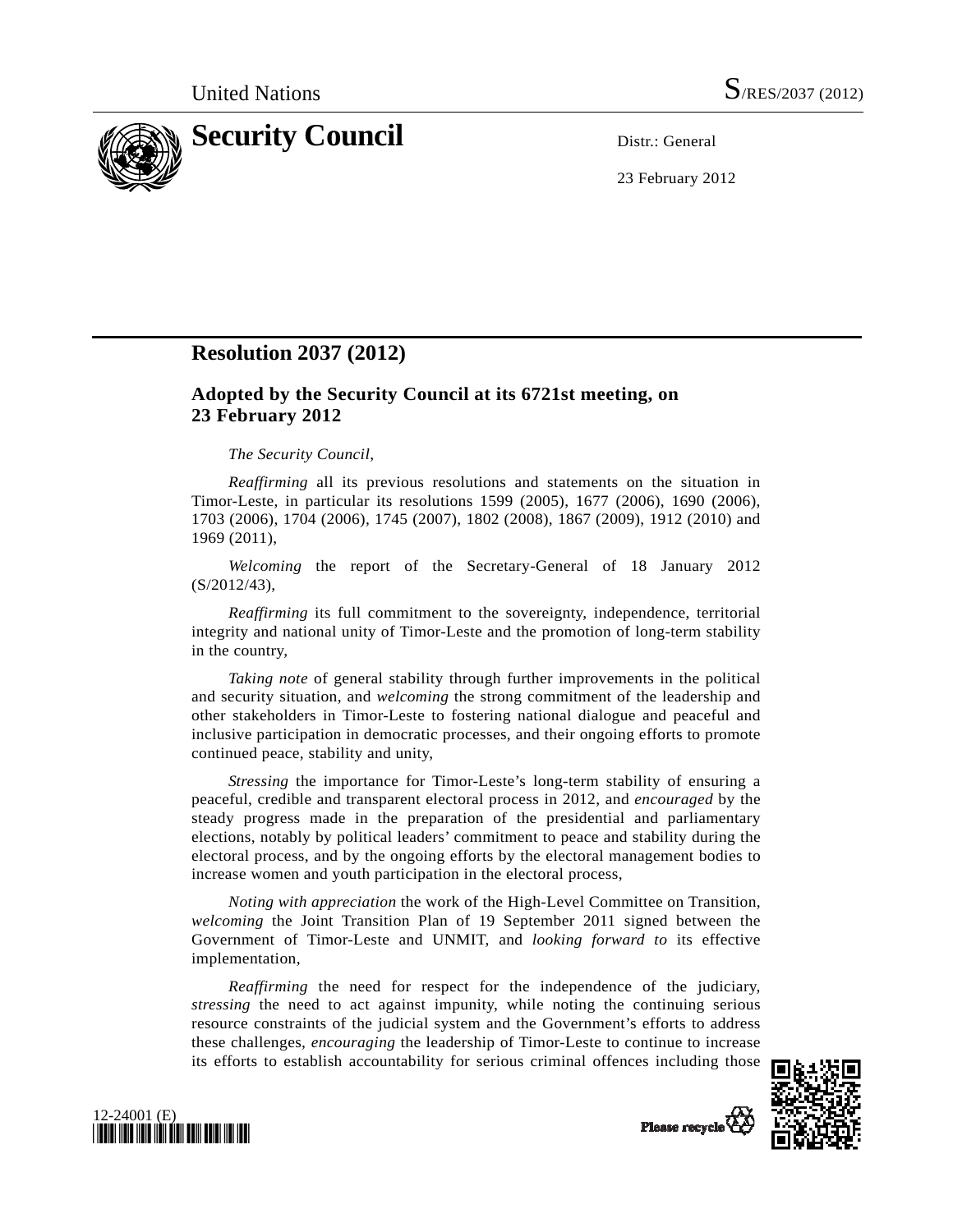committed during the 2006 crisis, as recommended by the Independent Special Commission of Inquiry,

*Encouraging* further progress in finalizing the draft laws on reparations and on the establishment of follow-on institutions to the Commission for Reception, Truth and Reconciliation and the Commission of Truth and Friendship, pursuant to the resolution of the Parliament of Timor-Leste adopted on 14 December 2009,

*Welcoming* the further progress made in strengthening capacities in the justice and corrections sectors, which has resulted in enhanced access to justice, reductions in pending criminal prosecution cases, and improved prison infrastructure,

*Recognizing* the steps taken by the Government of Timor-Leste to further strengthen the institutional capacities and effectiveness of the Anti-Corruption Commission and the Civil Service Commission and to consolidate broad support for anti-corruption measures, *welcoming* the approval of the Law on Preventing and Combating Money Laundering and Financing of Terrorism and *emphasizing* the importance of effective laws, institutions, mechanisms and norms relating to the transparency, accountability and efficiency of Public Administration for the country's long-term stability and development, and *encouraging* in this regard implementation of the law establishing the Audit Chamber of the High Administrative, Tax and Audit Court,

*Welcoming* the full resumption of primary policing responsibilities by the Polícia Nacional de Timor-Leste (PNTL), the ongoing implementation of the PNTL-UNMIT Police Joint Development Plan and the continued focus by the PNTL on operational capacity, with technical advice from UNMIT police, in preparation of the coming electoral process and final certification of the PNTL's reconstitution, and *noting* the continuing need for support to the PNTL's further institutional development and capacity-building,

*Expressing* its full support for the role of the international security forces in assisting the Government of Timor-Leste and UNMIT, in the maintenance of law and stability, in response to the requests of the Government of Timor-Leste,

 *Welcoming* the enhancement of the capability of the Falintil-Forças de Defesa de Timor-Leste (F-FDTL), including the deployment of personnel in United Nations peacekeeping Missions such as UNIFIL and UNMISS,

*Welcoming* the progress of the Government of Timor-Leste in achieving strong economic growth and socio-economic development, including reductions in the percentage of the population living in poverty and the improvement of human development indicators, while acknowledging the challenges that remain in achieving inclusive and sustainable growth, particularly through the promotion of rural development, the private sector, and employment generation, especially for the youth, and by regulating land and property titles and ownership,

*Further welcoming* the adoption by the Government of Timor-Leste of the National Strategic Development Plan covering the period from 2011 to 2030,

*Recalling* that, while Timor-Leste has progressed in many aspects of its political, economic and social development, as well as in human resources development and institution-building, the country still faces many challenges and needs continued assistance of bilateral and multilateral partners in order to fully realize its potential for equitable and inclusive sustainable growth,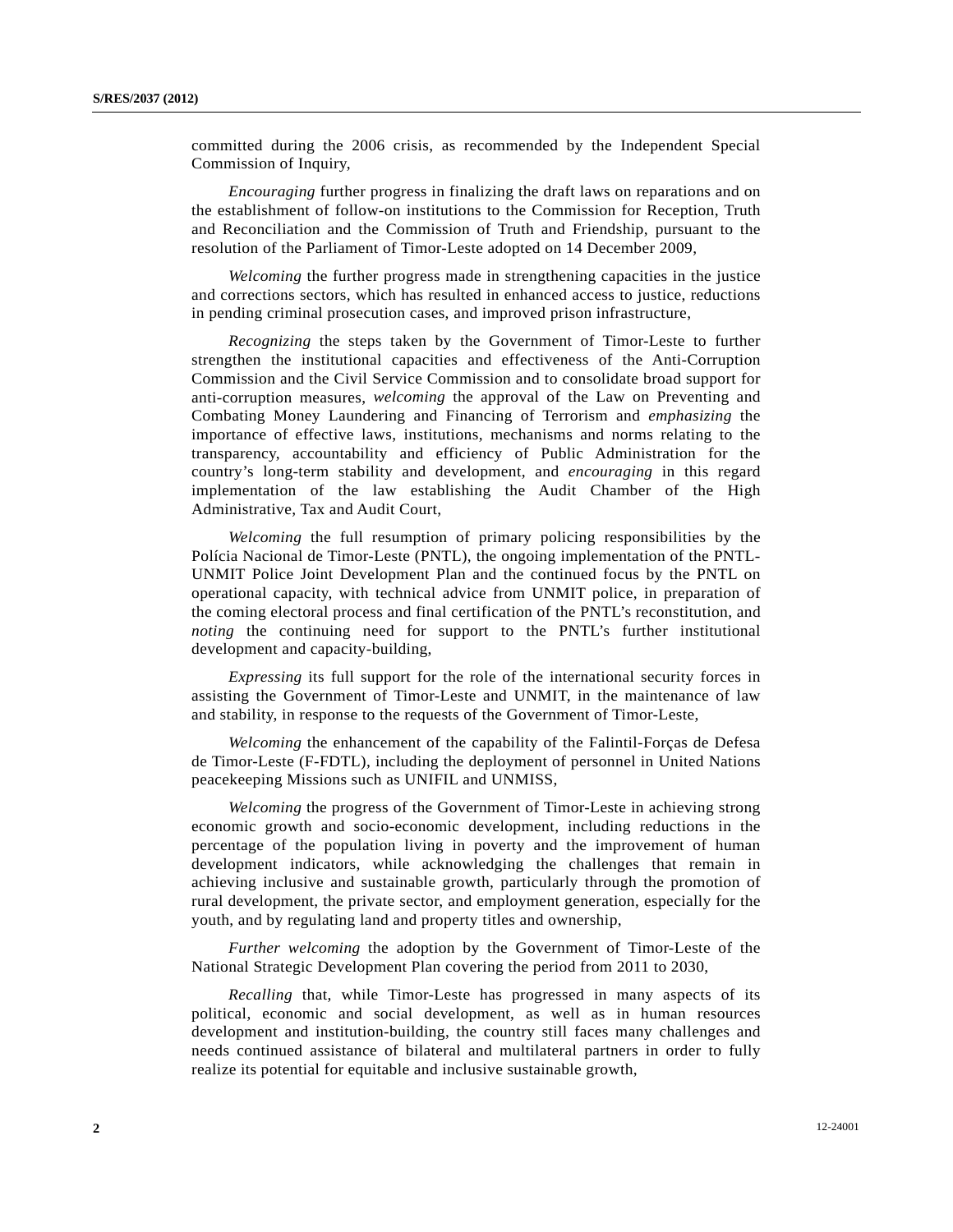*Acknowledging* the contribution that Timor-Leste has made in demonstrating the critical importance of institution-building and aid effectiveness in post conflict peacebuilding, including through its work in the g7+,

 *Welcoming also* the commitment and action of the Government of Timor-Leste to promote the objectives of Security Council resolution 1325 (2000), including measures taken to protect women and girls from gender based violence, especially those related to the implementation of the Law Against Domestic Violence, and the work of the PNTL Vulnerable Persons Units, as well as the Government's commitment to women's participation in the political sphere in the upcoming elections and other measures relating to the situation of women and girls,

 *Welcoming* the positive engagement and constructive response by the Government of Timor-Leste following the review of its National Report through the Human Rights Council's Universal Periodic Review mechanism,

*Recognizing* the important contribution of UNMIT in promoting peace, stability and development in Timor-Leste, and expressing its appreciation for the efforts of UNMIT and the United Nations Country Team, under the leadership of the Special Representative of the Secretary-General (SRSG),

 1. *Decides* to extend the mandate of UNMIT until 31 December 2012 at the current authorized levels and *endorses* the plan of its phased drawdown, in accordance with the wishes of the Government of Timor-Leste, conditions on the ground and following the successful completion of the 2012 electoral process, as recommended in paragraph 65 of the report of the Secretary-General (S/2012/43) and as reflected in the Joint Transition Plan;

 2. *Urges* all parties in Timor-Leste, in particular political leaders, to continue to work together and engage in political dialogue and to consolidate peace, democracy, rule of law, sustainable social and economic development, promotion of protection of human rights and advancement of national reconciliation in the country, and *reaffirms* its full support for the continued efforts of the SRSG in promoting a culture of democratic governance, through an inclusive and collaborative processes;

 3. *Requests* UNMIT to continue to extend the necessary support, within its current mandate, for the preparation and implementation of the presidential and parliamentary elections, as requested by the Government of Timor-Leste, and *calls upon* the international community to provide assistance in this process including through sending election observers and volunteers as requested by the Government of Timor-Leste;

 4. *Reaffirms* the importance that the Government of Timor-Leste continues the review and reform of the security sector in Timor-Leste, in particular the need to delineate between the roles and responsibilities of the F-FDTL and the PNTL, to strengthen legal frameworks, and to enhance civilian oversight and accountability mechanisms of both security institutions, *supports* the efforts of the SRSG to promote Security Sector professionalization and *requests* UNMIT to continue to support the Government of Timor-Leste, as requested, in its efforts in the country;

 5. *Emphasizes* the importance of taking all measures necessary to ensure the credibility and integrity of the PNTL, and notes the Government's efforts towards resolving the outstanding disciplinary and criminal charges faced by PNTL officers;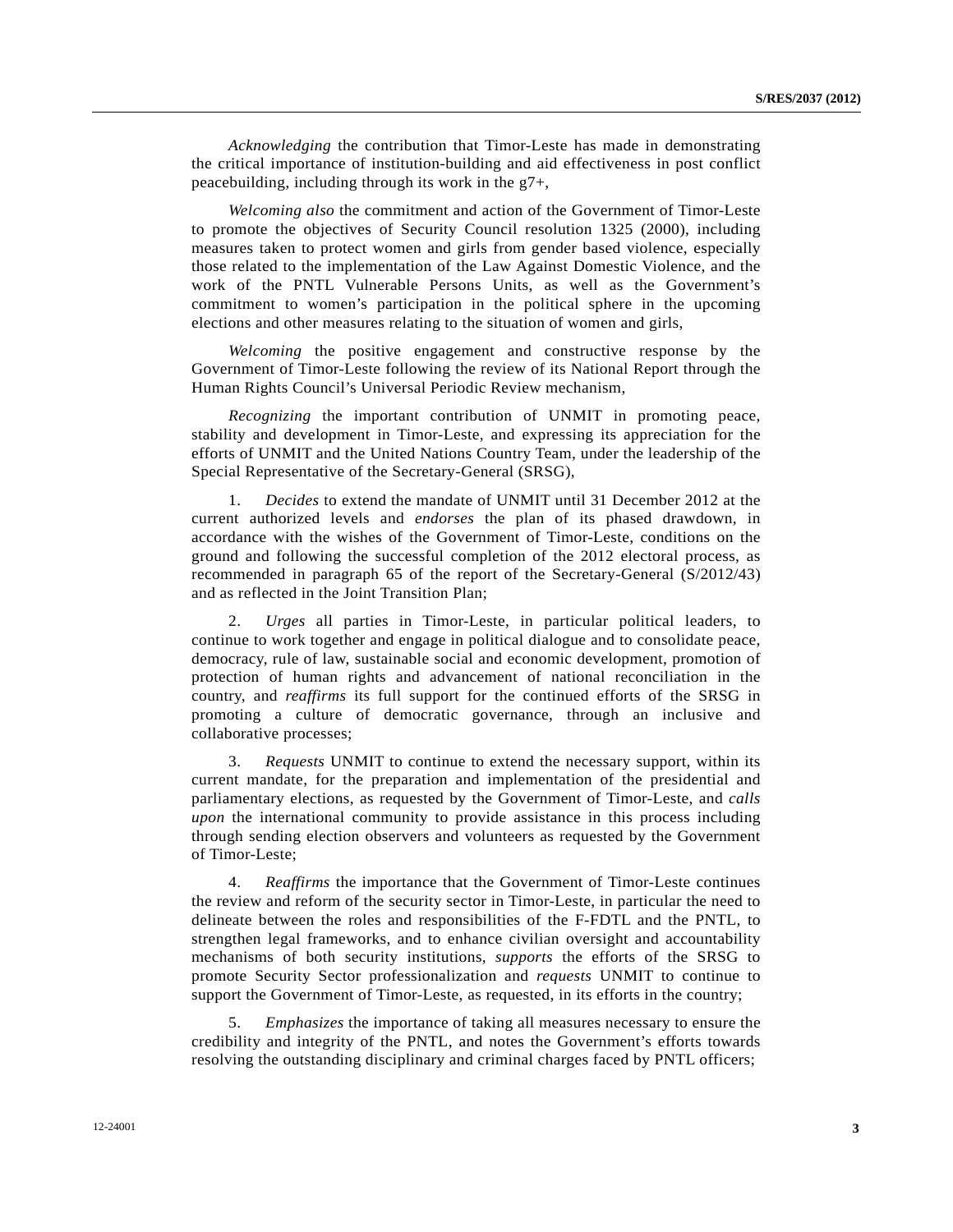6. *Encourages* efforts towards the full reconstitution of the PNTL pursuant to the exchange of letters between the Government of Timor-Leste and UNMIT, including through jointly agreed measures to enhance PNTL institutional capacity;

 7. *Requests* UNMIT to provide operational support to the PNTL, in particular for the electoral process, within its current mandate, as mutually agreed between the Government of Timor-Leste and UNMIT;

 8. *Requests* UNMIT to support the further institutional development and capacity-building of the PNTL pursuant to the PNTL-UNMIT Police Joint Development Plan, *appeals* to all countries concerned to approve requests for the extension of deployment of police officers serving in key UNMIT positions, and *emphasizes* the significant role to be played in this by other bilateral and multilateral partners and the importance of promoting Timorese leadership;

 9. *Underscores* the need for the concept of operations and rules of engagement to be regularly updated as necessary and to be fully in line with the provisions of this resolution;

 10. *Reaffirms* the importance of ongoing efforts to achieve accountability and justice, expresses its support for the work of UNMIT in assisting the Government of Timor-Leste in this regard within its mandate, as well as for the initiatives to strengthen the Office of the Provedor for Human Rights and Justice, and underlines the importance of the implementation by the Government of Timor-Leste of the recommendations of the United Nations Special Commission of Inquiry report of 2006 (S/2006/822), including paragraphs 225 through 228 of the report;

 11. *Underlines* the importance of a coordinated approach to the justice sector reform, taking into account the recommendations of the Independent Comprehensive Needs Assessment and through implementation of the Timorese Government's Justice Sector Strategic Plan, and the ongoing need to increase Timorese ownership and strengthen national capacity in judicial line functions, including the training and specialization of national lawyers and judges, and emphasizes the need for sustained support of the international community in capacity-building and strengthening of institutions in this sector;

 12. *Requests* UNMIT to continue its efforts, adjusting them as necessary to enhance the effectiveness of the judiciary, in assisting the Government of Timor-Leste in carrying out the proceedings recommended by the Commission of Inquiry;

 13. *Calls upon* UNMIT to continue to support the Government of Timor-Leste in its efforts to coordinate donor cooperation in areas of institutional capacitybuilding;

 14. *Recognizes* the importance of the development plans devised by the Government of Timor-Leste, particularly the National Strategic Development Plan, especially the attention paid to infrastructure, rural development and human resources capacity development, and in this regard, *welcomes* the Dili Development Pact agreed between the Government of Timor-Leste and the donor community in July 2011 and *calls upon* UNMIT to continue to cooperate and coordinate with the United Nations agencies, funds and programmes, as well as all relevant partners, to support the Government of Timor-Leste and relevant institutions in designing poverty reduction, improving education, promotion of sustainable livelihood and economic growth policies;